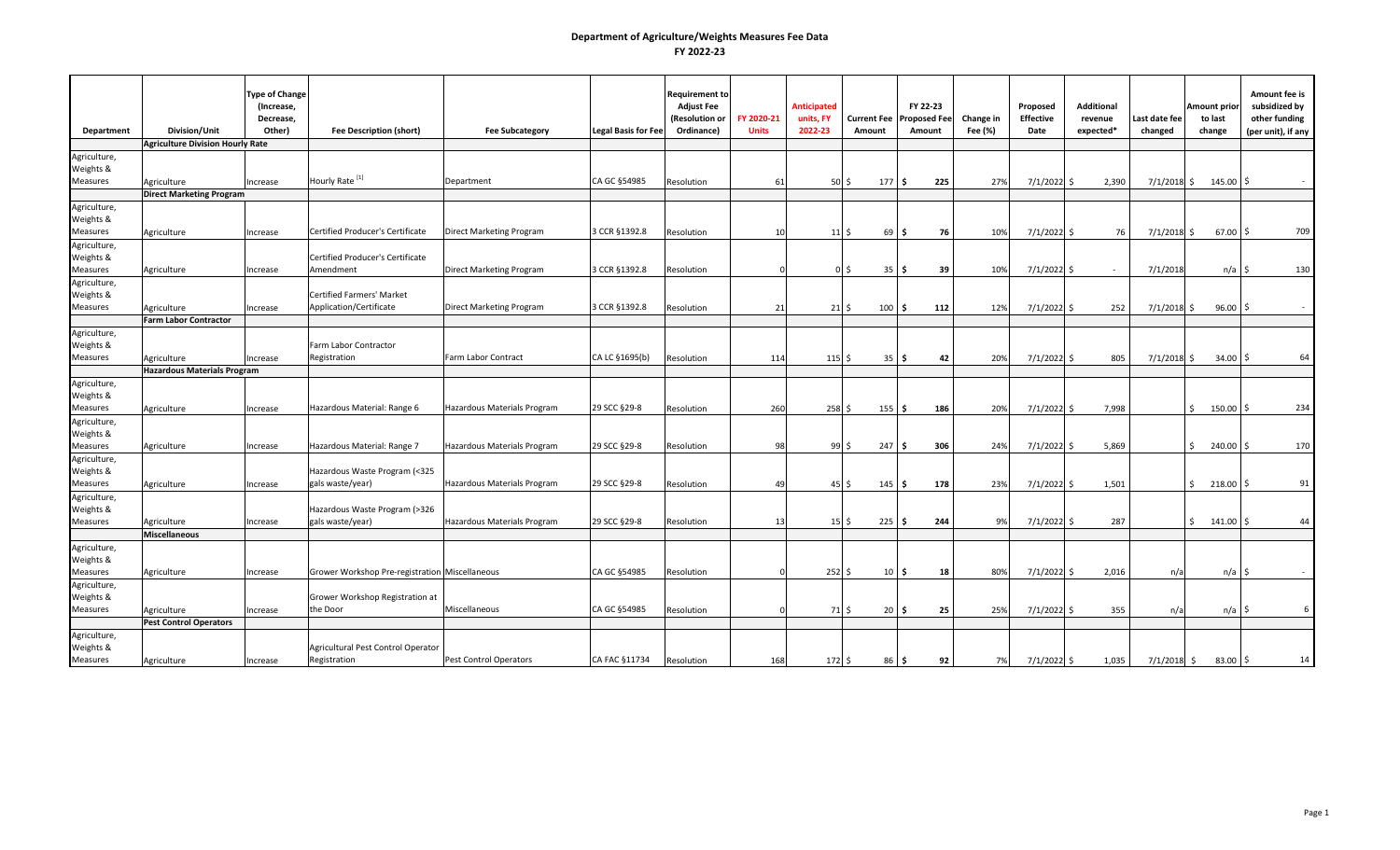|                              |                                                                  | <b>Type of Change</b><br>(Increase, |                                           |                                                   |                            | <b>Requirement to</b><br><b>Adjust Fee</b> |              | <b>Anticipated</b> |                              |                       | FY 22-23            |           | Proposed         | <b>Additional</b> |               | Amount prior         | Amount fee is<br>subsidized by |
|------------------------------|------------------------------------------------------------------|-------------------------------------|-------------------------------------------|---------------------------------------------------|----------------------------|--------------------------------------------|--------------|--------------------|------------------------------|-----------------------|---------------------|-----------|------------------|-------------------|---------------|----------------------|--------------------------------|
|                              |                                                                  | Decrease,                           |                                           |                                                   |                            | (Resolution or                             | FY 2020-21   | units, FY          |                              | <b>Current Fee</b>    | <b>Proposed Fee</b> | Change in | <b>Effective</b> | revenue           | Last date fee | to last              | other funding                  |
| Department                   | Division/Unit                                                    | Other)                              | <b>Fee Description (short)</b>            | <b>Fee Subcategory</b>                            | <b>Legal Basis for Fee</b> | Ordinance)                                 | <b>Units</b> | 2022-23            |                              | Amount                | Amount              | Fee (%)   | Date             | expected*         | changed       | change               | (per unit), if any             |
|                              | Phytosanitary Certificate / Certificate of Quarantine Compliance |                                     |                                           |                                                   |                            |                                            |              |                    |                              |                       |                     |           |                  |                   |               |                      |                                |
| Agriculture,                 |                                                                  |                                     | State Phyto Certificate (Individual)      |                                                   |                            |                                            |              |                    |                              |                       |                     |           |                  |                   |               |                      |                                |
| Weights &                    |                                                                  |                                     |                                           |                                                   |                            |                                            |              |                    |                              |                       |                     |           |                  |                   |               |                      |                                |
| <b>Measures</b>              | Agriculture                                                      | Increase                            |                                           | Phytosanitary Certificates                        | CA FAC §5851               | Resolution                                 |              |                    | Ŝ.                           | 15                    | 17<br>\$            | 15%       | 7/1/2022         | 18                | $7/1/2010$ \$ | 14.00                | 95                             |
| Agriculture,                 |                                                                  |                                     | State Phyto Certificate (Individual)      |                                                   |                            |                                            |              |                    |                              |                       |                     |           |                  |                   |               |                      |                                |
| Weights &<br><b>Measures</b> |                                                                  |                                     | - in Santa Rosa Office                    | <b>Phytosanitary Certificates</b>                 | CA FAC §5851               | Resolution                                 |              |                    | Ś                            | 8                     | S,<br>9             | 15%       | 7/1/2022 \$      | $\sim$            | $7/1/2011$ \$ | $\sim$               | 48                             |
|                              | Agriculture                                                      | Increase                            | State Phyto Certificate (additional       |                                                   |                            |                                            |              |                    |                              |                       |                     |           |                  |                   |               |                      |                                |
| Agriculture,                 |                                                                  |                                     | cert for the                              |                                                   |                            |                                            |              |                    |                              |                       |                     |           |                  |                   |               |                      |                                |
| Weights &<br>Measures        | Agriculture                                                      | Increase                            | same visit)                               | <b>Phytosanitary Certificates</b>                 | CA FAC §5851               | Resolution                                 |              |                    | $1\vert$ \$                  | $10 \,$ \$            | 12                  | 15%       | 7/1/2022 \$      | $\overline{2}$    | $7/1/2010$ \$ | 10.00                | 63                             |
| Agriculture,                 |                                                                  |                                     | State Phyto Certificate (additional       |                                                   |                            |                                            |              |                    |                              |                       |                     |           |                  |                   |               |                      |                                |
| Weights &                    |                                                                  |                                     | cert for the same visit) - in Santa       |                                                   |                            |                                            |              |                    |                              |                       |                     |           |                  |                   |               |                      |                                |
| <b>Measures</b>              | Agriculture                                                      | Increase                            | Rosa Office                               | <b>Phytosanitary Certificates</b>                 | CA FAC §5851               | Resolution                                 |              |                    | Ś                            | -5                    | l\$<br>6            | 15%       | $7/1/2022$ \$    |                   | $7/1/2011$ \$ | $\sim$               | 39                             |
| Agriculture,                 |                                                                  |                                     | Federal Phyto Certificate                 |                                                   |                            |                                            |              |                    |                              |                       |                     |           |                  |                   |               |                      |                                |
| Weights &                    |                                                                  |                                     | (Individual)                              |                                                   |                            |                                            |              |                    |                              |                       |                     |           |                  |                   |               |                      |                                |
| Measures                     | Agriculture                                                      | Increase                            |                                           | <b>Phytosanitary Certificates</b>                 | CA FAC §5851               | Resolution                                 | 141          |                    | 98S                          | $57 \,$ $\uparrow$    | 66                  | 15%       | 7/1/2022         | 838<br>-Ś.        | $7/1/2011$ \$ | 55.00                | 609                            |
| Agriculture,                 |                                                                  |                                     | Federal Phyto Certificate                 |                                                   |                            |                                            |              |                    |                              |                       |                     |           |                  |                   |               |                      |                                |
| Weights &                    |                                                                  |                                     | (Individual) - in Santa Rosa Office       |                                                   |                            |                                            |              |                    |                              |                       |                     |           |                  |                   |               |                      |                                |
| Measures                     | Agriculture                                                      | Increase                            |                                           | <b>Phytosanitary Certificates</b>                 | CA FAC §5851               | Resolution                                 | 18           |                    | $20\overline{\smash{\circ}}$ | $29 \,$ \$            | 33                  | 15%       | 7/1/2022 \$      | 86                | $7/1/2011$ \$ | $\sim$               | 529                            |
| Agriculture,                 |                                                                  |                                     | Certificate of Quarantine                 |                                                   |                            |                                            |              |                    |                              |                       |                     |           |                  |                   |               |                      |                                |
| Weights &                    |                                                                  |                                     | Compliance (Individual)                   |                                                   |                            |                                            |              |                    |                              |                       |                     |           |                  |                   |               |                      |                                |
| Measures                     | Agriculture                                                      | Increase                            |                                           | Certificate of Quarantine Compliance CA FAC §5851 |                            | Resolution                                 |              |                    | Ŝ.                           | $15 \mid 5$           | 17                  | 15%       | 7/1/2022         | -Ś.<br>$\sim$     | $7/1/2010$ \$ | 14.00                | 95                             |
| Agriculture,                 |                                                                  |                                     | Certificate of Quarantine                 |                                                   |                            |                                            |              |                    |                              |                       |                     |           |                  |                   |               |                      |                                |
| Weights &                    |                                                                  |                                     | Compliance (Individual) - in Santa        |                                                   |                            |                                            |              |                    |                              |                       |                     |           |                  |                   |               |                      |                                |
| <b>Measures</b>              | Agriculture                                                      | Increase                            | Rosa Office                               | Certificate of Quarantine Compliance CA FAC §5851 |                            | Resolution                                 |              |                    | Ŝ.                           | 8                     | S,<br>9             | 15%       | 7/1/2022         | -S<br>$\sim$      | $7/1/2011$ \$ | $\sim$               | 48                             |
| Agriculture,                 |                                                                  |                                     | Certificate of Quarantine                 |                                                   |                            |                                            |              |                    |                              |                       |                     |           |                  |                   |               |                      |                                |
| Weights &                    |                                                                  |                                     | Compliance (additional cert for           |                                                   |                            |                                            |              |                    |                              |                       |                     |           |                  |                   |               |                      |                                |
| Measures                     | Agriculture                                                      | Increase                            | the same visit)                           | Certificate of Quarantine Compliance CA FAC §5851 |                            | Resolution                                 |              |                    | 0 <sup>5</sup>               | $10 \mid \frac{1}{2}$ | 12                  | 15%       | 7/1/2022 \$      | $\sim$            | $7/1/2010$ \$ | 9.00                 | 63                             |
|                              |                                                                  |                                     | Certificate of Quarantine                 |                                                   |                            |                                            |              |                    |                              |                       |                     |           |                  |                   |               |                      |                                |
| Agriculture,                 |                                                                  |                                     | Compliance (additional cert for           |                                                   |                            |                                            |              |                    |                              |                       |                     |           |                  |                   |               |                      |                                |
| Weights &                    |                                                                  |                                     | the same visit) - in Santa Rosa<br>Office |                                                   |                            |                                            |              |                    |                              |                       |                     |           |                  |                   |               |                      |                                |
| Measures                     | Agriculture                                                      | Increase                            |                                           | Certificate of Quarantine Compliance CA FAC §5851 |                            | Resolution                                 |              |                    | \$                           | 5                     | l\$<br>6            | 15%       | 7/1/2022         | -S<br>$\sim$      | $7/1/2011$ \$ | $\sim$               | 39                             |
|                              | <b>Cannabis Zoning Permit Application Fees</b>                   |                                     |                                           |                                                   |                            |                                            |              |                    |                              |                       |                     |           |                  |                   |               |                      |                                |
| Agriculture,<br>Weights &    |                                                                  |                                     |                                           |                                                   |                            |                                            |              |                    |                              |                       |                     |           |                  |                   |               |                      |                                |
| Measures                     | Agriculture                                                      | Decrease                            | Cottage Outdoor <sup>[2]</sup>            | Cannabis                                          | SCC §26-92-180             | Resolution                                 |              |                    | 2 <sub>5</sub>               | 1,874                 | 1,798<br>l \$       | $-4%$     | 7/1/2022         | (152)<br>-Ś.      |               | 7/1/2017 \$2,400.00  |                                |
| Agriculture,                 |                                                                  |                                     |                                           |                                                   |                            |                                            |              |                    |                              |                       |                     |           |                  |                   |               |                      |                                |
| Weights &                    |                                                                  |                                     |                                           |                                                   |                            |                                            |              |                    |                              |                       |                     |           |                  |                   |               |                      |                                |
| Measures                     | Agriculture                                                      | Decrease                            | Specialty Outdoor <sup>[2]</sup>          | Cannabis                                          | SCC §26-92-180             | Resolution                                 |              |                    | $0\,$ \$                     | $2,190$ \$            | 1,798               | $-22%$    | 7/1/2022 \$      | $\sim$            |               | 7/1/2017 \$ 3,000.00 | 90                             |
| Agriculture,                 |                                                                  |                                     |                                           |                                                   |                            |                                            |              |                    |                              |                       |                     |           |                  |                   |               |                      |                                |
| Weights &                    |                                                                  |                                     |                                           |                                                   |                            |                                            |              |                    |                              |                       |                     |           |                  |                   |               |                      |                                |
| Measures                     | Agriculture                                                      | Decrease                            | Small Outdoor <sup>[2]</sup>              | Cannabis                                          | SCC §26-92-180             | Resolution                                 | 70           |                    | 49 \$                        | $2,508$ \$            | 2,472               | $-1%$     | 7/1/2022 \$      | (1,764)           |               | 7/1/2017 \$ 3,600.00 | $\zeta$                        |
| Agriculture,                 |                                                                  |                                     |                                           |                                                   |                            |                                            |              |                    |                              |                       |                     |           |                  |                   |               |                      |                                |
| Weights &                    |                                                                  |                                     |                                           |                                                   |                            |                                            |              |                    |                              |                       |                     |           |                  |                   |               |                      |                                |
| Measures                     | Agriculture                                                      | Increase                            | Renewals (Hourly) <sup>[1]</sup>          | Cannabis                                          | SCC §26-92-180             | Resolution                                 | 38           |                    | $23 \overline{\phantom{0}5}$ | 177S                  | 225                 | 27%       | 7/1/2022         | 1,099<br>\$       | $7/1/2018$ \$ | 145.00               | Ŝ.                             |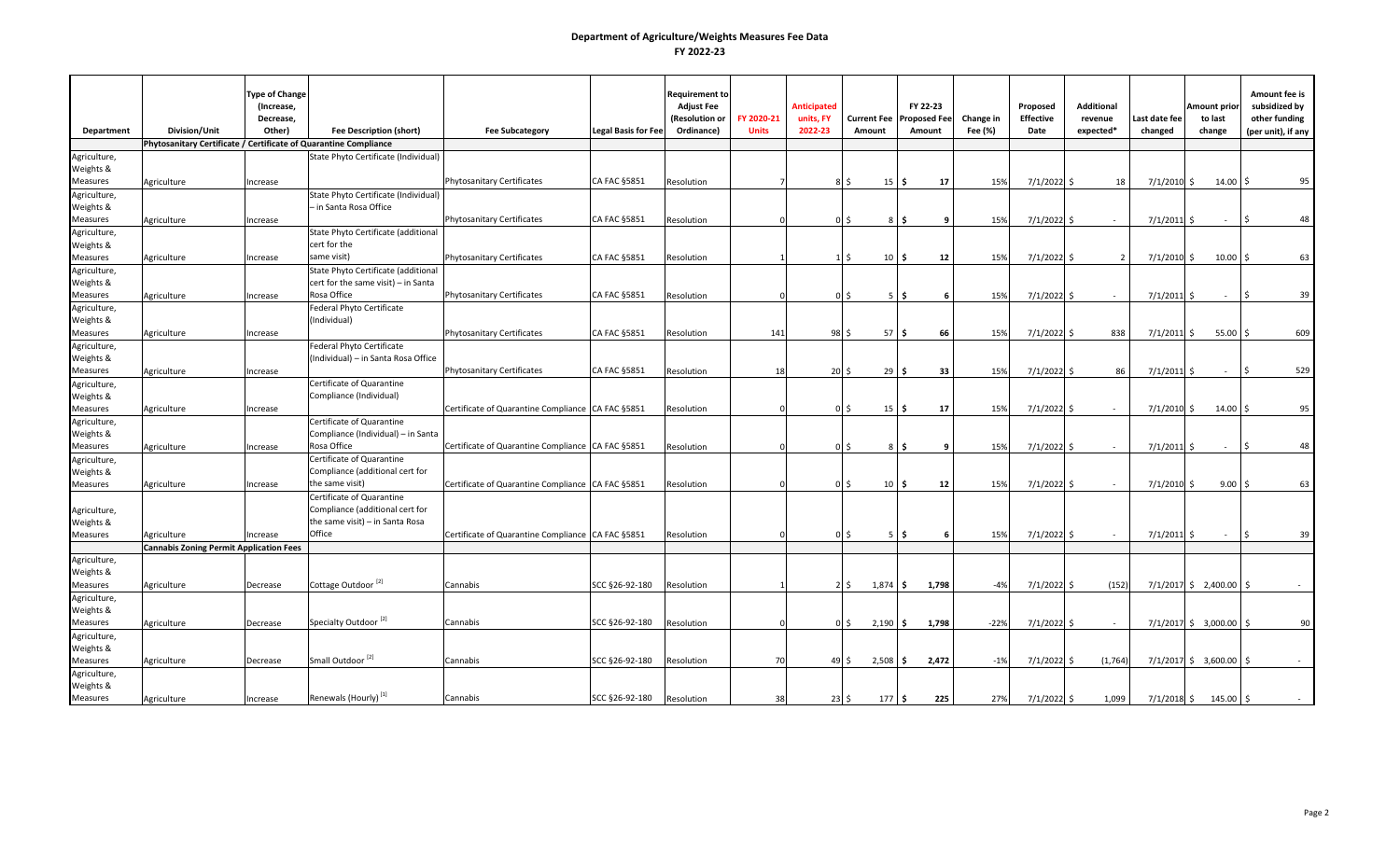|                 |                                                    | <b>Type of Change</b><br>(Increase, |                                                                        |                         |                              | <b>Requirement to</b><br><b>Adjust Fee</b> |              | <b>Anticipated</b> |                       | FY 22-23            |           | Proposed         | <b>Additional</b> |               | <b>Amount prior</b>     | Amount fee is<br>subsidized by |
|-----------------|----------------------------------------------------|-------------------------------------|------------------------------------------------------------------------|-------------------------|------------------------------|--------------------------------------------|--------------|--------------------|-----------------------|---------------------|-----------|------------------|-------------------|---------------|-------------------------|--------------------------------|
|                 |                                                    | Decrease,                           |                                                                        |                         |                              | (Resolution or                             | FY 2020-21   | units, FY          | <b>Current Fee</b>    | <b>Proposed Fee</b> | Change in | <b>Effective</b> | revenue           | Last date fee | to last                 | other funding                  |
| Department      | Division/Unit                                      | Other)                              | <b>Fee Description (short)</b>                                         | <b>Fee Subcategory</b>  | <b>Legal Basis for Fee</b>   | Ordinance)                                 | <b>Units</b> | 2022-23            | Amount                | Amount              | Fee (%)   | Date             | expected*         | changed       | change                  | (per unit), if any             |
|                 | Miscellaneous Fees Related to Cannabis Cultivation |                                     |                                                                        |                         |                              |                                            |              |                    |                       |                     |           |                  |                   |               |                         |                                |
| Agriculture,    |                                                    |                                     |                                                                        |                         |                              |                                            |              |                    |                       |                     |           |                  |                   |               |                         |                                |
| Weights &       |                                                    |                                     | Re-Inspections and or Re-Reviews                                       |                         |                              |                                            |              |                    |                       |                     |           |                  |                   |               |                         |                                |
| <b>Measures</b> | Agriculture                                        | Increase                            | at Staff Hourly Rate <sup>[1]</sup>                                    | Cannabis                | CA GC §54985                 | Resolution                                 | 29           | 24S                | 177S                  | 225                 | 27%       | $7/1/2022$ \$    | 1,147             | $7/1/2017$ \$ | $\sim 10^{-1}$          | ۱Ś                             |
| Agriculture,    |                                                    |                                     | Canopy Visit Verification / Crop                                       |                         |                              |                                            |              |                    |                       |                     |           |                  |                   |               |                         |                                |
| Weights &       |                                                    |                                     | Loss Inspections at Staff Hourly                                       |                         |                              |                                            |              |                    |                       |                     |           |                  |                   |               |                         |                                |
| Measures        | Agriculture                                        | Increase                            | Rate                                                                   | Cannabis                | CA GC §54985                 | Resolution                                 | 20           |                    | 26S<br>$177 \,$ \$    | 225                 | 27%       | $7/1/2022$ \$    | 1,243             | $7/1/2017$ \$ | $\sim$ $-$              | ۱Ś                             |
|                 |                                                    |                                     | Annual Cultivation Site Monitoring - AWM/Permit Sonoma Permitted Sites |                         |                              |                                            |              |                    |                       |                     |           |                  |                   |               |                         |                                |
| Agriculture,    |                                                    |                                     |                                                                        |                         |                              |                                            |              |                    |                       |                     |           |                  |                   |               |                         |                                |
| Weights &       |                                                    |                                     | Monitoring - Indoor/Mixed Light                                        |                         |                              |                                            |              |                    |                       |                     |           |                  |                   |               |                         |                                |
| <b>Measures</b> | Agriculture                                        | Increase                            | Cultivation, Indoor Nursery                                            | Cannabis                | SCC §26-88-250(l) Resolution |                                            | 12           |                    | 600<br>5 I S          | 630<br>١s           | 5%        | $7/1/2022$ \$    | 150               | $7/1/2017$ \$ | $\sim$ $-$              | 157<br>۱Ś                      |
| Agriculture,    |                                                    |                                     |                                                                        |                         |                              |                                            |              |                    |                       |                     |           |                  |                   |               |                         |                                |
| Weights &       |                                                    |                                     | Monitoring - Outdoor Cultivation:                                      |                         |                              |                                            |              |                    |                       |                     |           |                  |                   |               |                         |                                |
| <b>Measures</b> | Agriculture                                        | Increase                            | Cottage and Specialty                                                  | Cannabis                | SCC §26-88-250(l) Resolution |                                            |              |                    | 600<br>0 S            | 630<br>I S          | 5%        | $7/1/2022$ \$    |                   | $7/1/2017$ \$ | $\sim$                  | 157<br>l \$                    |
| Agriculture,    |                                                    |                                     |                                                                        |                         |                              |                                            |              |                    |                       |                     |           |                  |                   |               |                         |                                |
| Weights &       |                                                    |                                     | Monitoring - Outdoor Cultivation:                                      |                         |                              |                                            |              |                    |                       |                     |           |                  |                   |               |                         |                                |
| Measures        | Agriculture                                        | Increase                            | Small                                                                  | Cannabis                | SCC §26-88-250(l) Resolution |                                            |              |                    | 600<br>0 \$           | 630<br>l S          | 5%        | 7/1/2022 \$      | $\sim$            | $7/1/2017$ \$ | $\sim$                  | 269<br>۱Ś                      |
| Agriculture,    |                                                    |                                     |                                                                        |                         |                              |                                            |              |                    |                       |                     |           |                  |                   |               |                         |                                |
| Weights &       |                                                    |                                     | Monitoring - Outdoor Cultivation:                                      |                         |                              |                                            |              |                    |                       |                     |           |                  |                   |               |                         |                                |
| Measures        | Agriculture                                        | Decrease                            | Medium and Outdoor Nursery                                             | Cannabis                | SCC §26-88-250(l) Resolution |                                            |              |                    | $900 \quad$ \$<br>45  | 899                 | $-1%$     | $7/1/2022$ \$    | (4)               | $7/1/2017$ \$ | $\sim$                  | ۱Ś                             |
|                 | <b>Hemp - County Ordinance</b>                     |                                     |                                                                        |                         |                              |                                            |              |                    |                       |                     |           |                  |                   |               |                         |                                |
| Agriculture,    |                                                    |                                     |                                                                        |                         |                              |                                            |              |                    |                       |                     |           |                  |                   |               |                         |                                |
| Weights &       |                                                    |                                     |                                                                        |                         |                              |                                            |              |                    |                       |                     |           |                  |                   |               |                         |                                |
| Measures        | Agriculture                                        | Increase                            | Registration                                                           | Hemp                    | SCC §37-7                    | Resolution                                 | 14           |                    | 882<br>5 \$           | 926<br>١s           | 5%        | $7/1/2022$ \$    | 221               | $1/6/2020$ \$ | $900.00$ \$             | 198                            |
| Agriculture,    |                                                    |                                     |                                                                        |                         |                              |                                            |              |                    |                       |                     |           |                  |                   |               |                         |                                |
| Weights &       |                                                    |                                     | Male Field Walk Inspections -                                          |                         |                              |                                            |              |                    |                       |                     |           |                  |                   |               |                         |                                |
| Measures        | Agriculture                                        | Increase                            | Hourly Rate <sup>[1]</sup>                                             | Hemp                    | CA GC §54985                 | Resolution                                 |              |                    | 177<br>0 <sup>5</sup> | 225<br>١s           | 27%       | $7/1/2022$ \$    |                   |               |                         |                                |
|                 | Land Stewardship Division Hourly Rate              |                                     |                                                                        |                         |                              |                                            |              |                    |                       |                     |           |                  |                   |               |                         |                                |
| Agriculture,    |                                                    |                                     |                                                                        |                         |                              |                                            |              |                    |                       |                     |           |                  |                   |               |                         |                                |
| Weights &       |                                                    |                                     |                                                                        |                         |                              |                                            |              |                    |                       |                     |           |                  |                   |               |                         |                                |
| Measures        | Land Stewardship                                   | Increase                            | Hourly Rate <sup>[1]</sup>                                             | Department              | CA GC §54985                 | Resolution                                 |              |                    | 0 <sup>5</sup><br>162 | 292<br>I S          | 80%       | 7/1/2022         |                   |               | $7/1/2017$ \$ 134.00 \$ |                                |
|                 | <b>Frost Protection Ordinance</b>                  |                                     |                                                                        |                         |                              |                                            |              |                    |                       |                     |           |                  |                   |               |                         |                                |
| Agriculture,    |                                                    |                                     |                                                                        |                         |                              |                                            |              |                    |                       |                     |           |                  |                   |               |                         |                                |
| Weights &       |                                                    |                                     |                                                                        |                         |                              |                                            |              |                    |                       |                     |           |                  |                   |               |                         |                                |
| Measures        | Land Stewardship                                   | Increase                            | Registration                                                           | <b>Frost Protection</b> | SCC §11B.04.030 Resolution   |                                            |              |                    |                       | 64 \$<br>88         | 37%       | 7/1/2022 \$      | 71                | $5/8/2012$ \$ | $\sim$                  | l \$                           |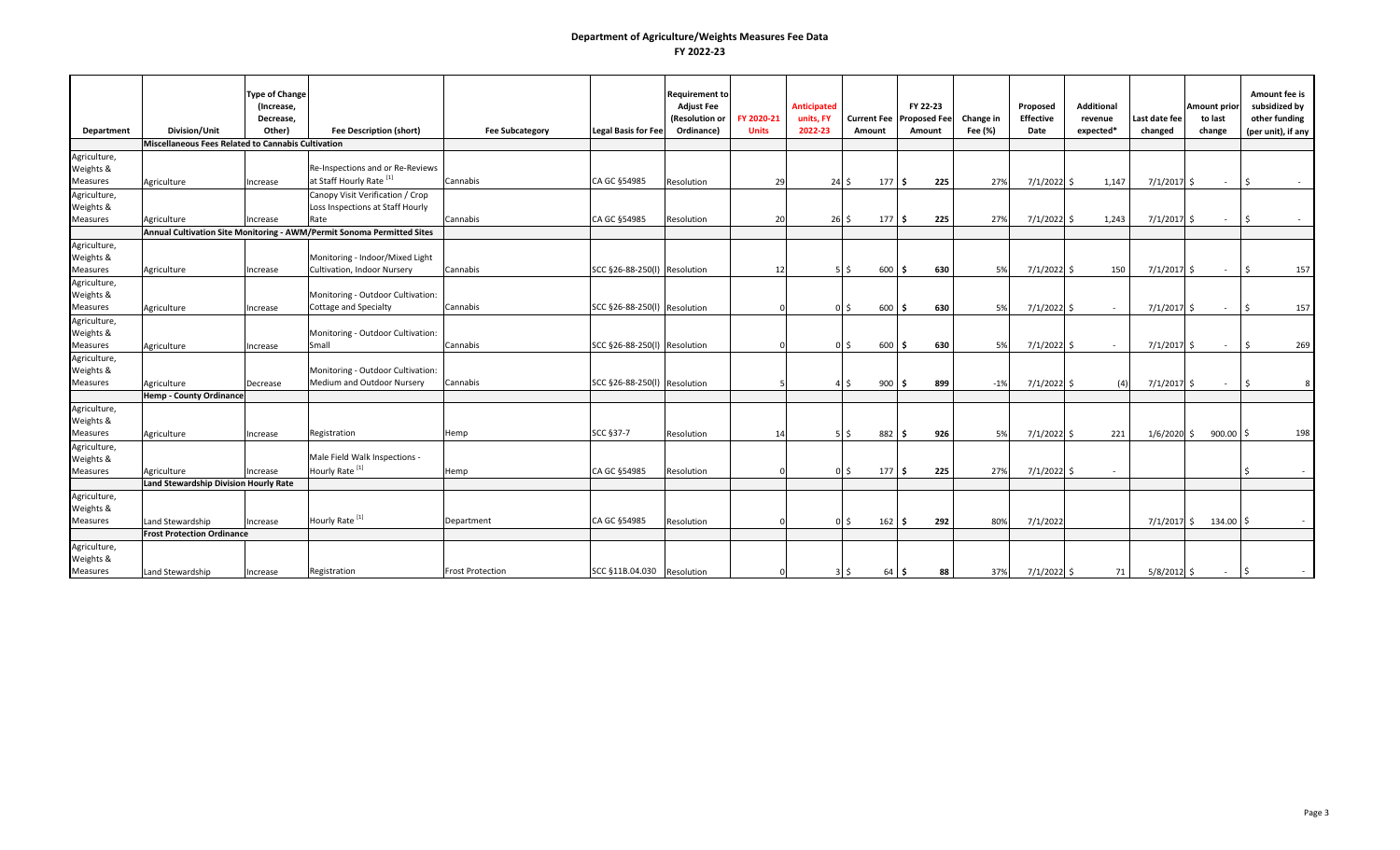|                   |                                               | <b>Type of Change</b> |                                |                        |                            | <b>Requirement to</b> |              |             |                               |                                    |         |                  |                   |               |                     | Amount fee is      |
|-------------------|-----------------------------------------------|-----------------------|--------------------------------|------------------------|----------------------------|-----------------------|--------------|-------------|-------------------------------|------------------------------------|---------|------------------|-------------------|---------------|---------------------|--------------------|
|                   |                                               | (Increase,            |                                |                        |                            | <b>Adjust Fee</b>     |              | Anticipated |                               | FY 22-23                           |         | Proposed         | <b>Additional</b> |               | <b>Amount prior</b> | subsidized by      |
|                   |                                               | Decrease,             |                                |                        |                            | (Resolution or        | FY 2020-21   | units, FY   |                               | Current Fee Proposed Fee Change in |         | <b>Effective</b> | revenue           | Last date fee | to last             | other funding      |
| <b>Department</b> | <b>Division/Unit</b>                          | Other)                | <b>Fee Description (short)</b> | <b>Fee Subcategory</b> | <b>Legal Basis for Fee</b> | Ordinance)            | <b>Units</b> | 2022-23     | Amount                        | Amount                             | Fee (%) | Date             | expected*         | changed       | change              | (per unit), if any |
|                   | <b>Staff Review of Permit Sonoma Projects</b> |                       |                                |                        |                            |                       |              |             |                               |                                    |         |                  |                   |               |                     |                    |
| Agriculture,      |                                               |                       |                                |                        |                            |                       |              |             |                               |                                    |         |                  |                   |               |                     |                    |
| Weights &         |                                               |                       | Staff Review of Permit Sonoma  |                        |                            |                       |              |             |                               |                                    |         |                  |                   |               |                     |                    |
| <b>Measures</b>   | Land Stewardship                              | Increase              | Projects                       | <b>VESCO</b>           | SCC §36-14-040             | Resolution            |              |             | $272 \,$ \$<br>0 <sup>5</sup> | 351                                | 29%     | 7/1/2022         |                   | $7/1/2017$ .  |                     | 233                |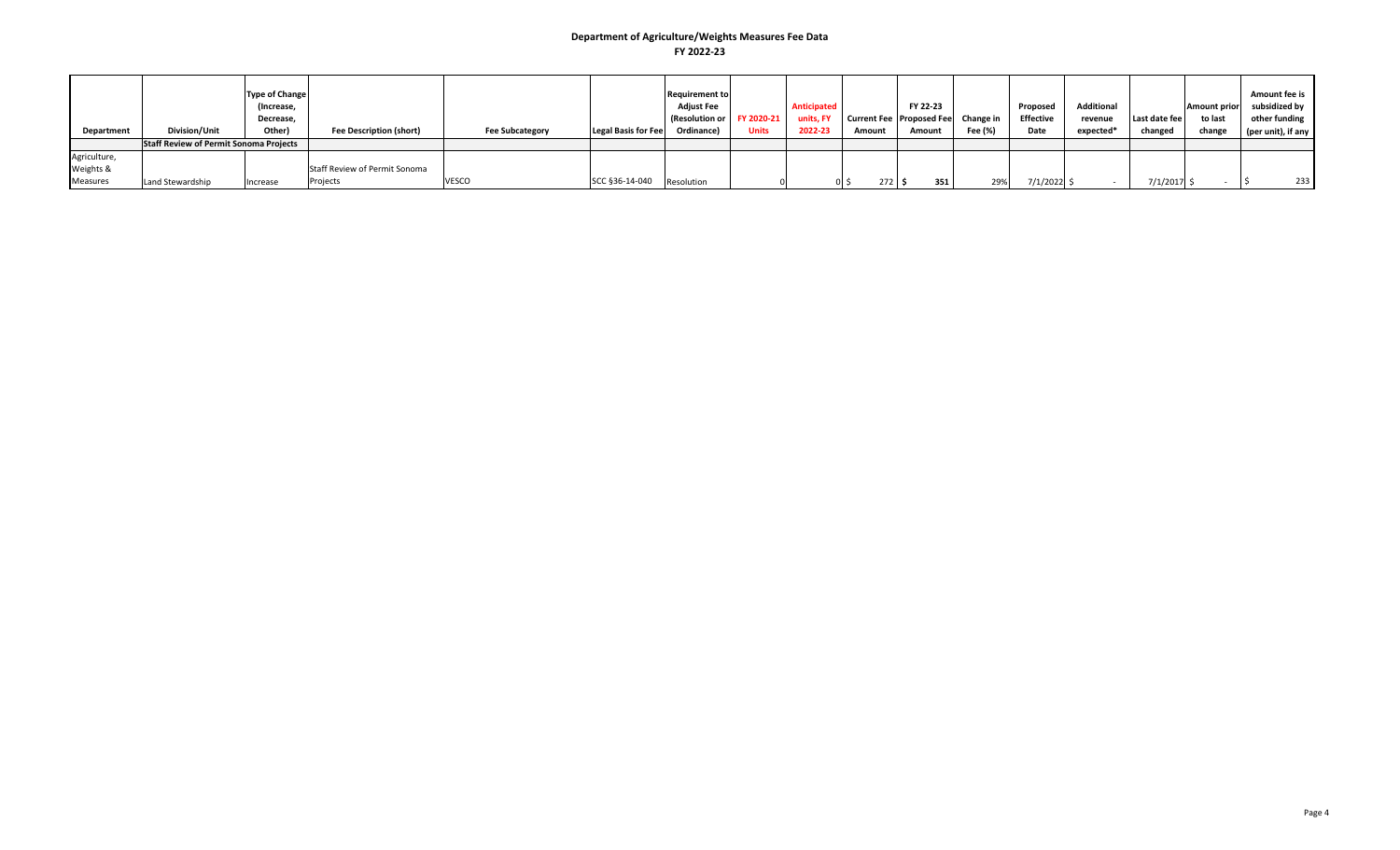| Department                | Division/Unit    | <b>Type of Change</b><br>(Increase,<br>Decrease,<br>Other) | <b>Fee Description (short)</b>                                   | <b>Fee Subcategory</b> | <b>Legal Basis for Fee</b> | <b>Requirement to</b><br><b>Adjust Fee</b><br>(Resolution or<br>Ordinance) | FY 2020-21<br><b>Units</b> | <b>Anticipated</b><br>units, FY<br>2022-23 | <b>Current Fee</b><br>Amount     | FY 22-23<br><b>Proposed Fee</b><br>Amount | Change in<br>Fee (%) | Proposed<br>Effective<br>Date | <b>Additional</b><br>revenue<br>expected* | Last date fee<br>changed | Amount prio<br>to last<br>change | Amount fee is<br>subsidized by<br>other funding<br>(per unit), if any |
|---------------------------|------------------|------------------------------------------------------------|------------------------------------------------------------------|------------------------|----------------------------|----------------------------------------------------------------------------|----------------------------|--------------------------------------------|----------------------------------|-------------------------------------------|----------------------|-------------------------------|-------------------------------------------|--------------------------|----------------------------------|-----------------------------------------------------------------------|
|                           |                  |                                                            | Level I Vineyard Erosion and Sediment Control Ordinance (VESCO)  |                        |                            |                                                                            |                            |                                            |                                  |                                           |                      |                               |                                           |                          |                                  |                                                                       |
| Agriculture,<br>Weights & |                  |                                                            | Level I No Grading or Drainage <10                               |                        |                            |                                                                            |                            |                                            |                                  |                                           |                      |                               |                                           |                          |                                  |                                                                       |
| <b>Measures</b>           | and Stewardship  | Increase                                                   | acres <sup>[3]</sup>                                             | VESCO                  | SCC §36-14-040             | Resolution                                                                 | 49                         | $53\overline{\smash{\circ}}$               | 722 \$                           | 866                                       | 20%                  | $7/1/2022$ \$                 | 7,653                                     |                          | $7/1/2017$ \$ 703.00 \$          | 2,810                                                                 |
| Agriculture,              |                  |                                                            |                                                                  |                        |                            |                                                                            |                            |                                            |                                  |                                           |                      |                               |                                           |                          |                                  |                                                                       |
| Weights &                 |                  |                                                            | Level I No Grading or Drainage 10                                |                        |                            |                                                                            |                            |                                            |                                  |                                           |                      |                               |                                           |                          |                                  |                                                                       |
| Measures                  | Land Stewardship | Increase                                                   | < 50 acres <sup>[3]</sup>                                        | VESCO                  | SCC §36-14-040             | Resolution                                                                 | 25                         | 31 <sup>5</sup>                            | 1,364                            | 1,637<br>s.                               | 209                  | $7/1/2022$ \$                 | 8,457                                     |                          | $7/1/2017$ \$ 1,326.00           | 2,001<br>l \$                                                         |
| Agriculture,<br>Weights & |                  |                                                            | Level I No Grading or Drainage 50                                |                        |                            |                                                                            |                            |                                            |                                  |                                           |                      |                               |                                           |                          |                                  |                                                                       |
| <b>Measures</b>           | Land Stewardship | Increase                                                   | $<$ 100 acres $^{[3]}$                                           | VESCO                  | SCC §36-14-040             | Resolution                                                                 |                            |                                            | 1,769<br>6 \$                    | 2,123<br>IS.                              | 20%                  | $7/1/2022$ \$                 | 2,123                                     |                          | $7/1/2017$ \$ 1,719.00 \$        | 2,099                                                                 |
| Agriculture,              |                  |                                                            |                                                                  |                        |                            |                                                                            |                            |                                            |                                  |                                           |                      |                               |                                           |                          |                                  |                                                                       |
| Weights &                 |                  |                                                            | Level I No Grading or Drainage >                                 |                        |                            |                                                                            |                            |                                            |                                  |                                           |                      |                               |                                           |                          |                                  |                                                                       |
| Measures                  | and Stewardship  | Increase                                                   | 100 acres $^{[3]}$                                               | VESCO                  | SCC §36-14-040             | Resolution                                                                 |                            |                                            | $2\overline{5}$<br>2,280         | 2,736<br>I\$                              | 20%                  | $7/1/2022$ \$                 | 912                                       |                          | $7/1/2017$ \$ 2,216.00 \$        | 1,802                                                                 |
| Agriculture,<br>Weights & |                  |                                                            | Level I With Grading and/or                                      |                        |                            |                                                                            |                            |                                            |                                  |                                           |                      |                               |                                           |                          |                                  |                                                                       |
| Measures                  | and Stewardship  | ncrease                                                    | Drainage <10 acres [4]                                           | VESCO                  | SCC §36-14-040             | Resolution                                                                 |                            |                                            | $1,060$ \$<br>4\$                | 1,272                                     | 20%                  | $7/1/2022$ \$                 | 848                                       |                          | $7/1/2017$ \$ 1,289.00 \$        | 4,073                                                                 |
| Agriculture,              |                  |                                                            |                                                                  |                        |                            |                                                                            |                            |                                            |                                  |                                           |                      |                               |                                           |                          |                                  |                                                                       |
| Weights &                 |                  |                                                            | Level I With Grading and/or                                      |                        |                            |                                                                            |                            |                                            |                                  |                                           |                      |                               |                                           |                          |                                  |                                                                       |
| Measures                  | and Stewardship  | Increase                                                   | Drainage 10 < 50 acres [4]                                       | VESCO                  | SCC §36-14-040             | Resolution                                                                 |                            |                                            | $2\overline{5}$<br>1,695         | \$<br>2,034                               | 20%                  | $7/1/2022$ \$                 | 678                                       |                          | $7/1/2017$ \$ 1,905.00           | 3,992                                                                 |
| Agriculture,              |                  |                                                            |                                                                  |                        |                            |                                                                            |                            |                                            |                                  |                                           |                      |                               |                                           |                          |                                  |                                                                       |
| Weights &                 |                  |                                                            | Level I With Grading and/or                                      |                        |                            |                                                                            |                            |                                            |                                  |                                           |                      |                               |                                           |                          |                                  |                                                                       |
| Measures                  | Land Stewardship | Increase                                                   | Drainage 50 < 100 acres [4]                                      | <b>VESCO</b>           | SCC §36-14-040             | Resolution                                                                 |                            |                                            | 2,151<br>$1\,$ \$                | 2,581<br>I\$                              | 20%                  | $7/1/2022$ \$                 | 430                                       |                          | $7/1/2017$ \$ 2,269.00 \$        | 4,320                                                                 |
| Agriculture,              |                  |                                                            | Level I With Grading and/or                                      |                        |                            |                                                                            |                            |                                            |                                  |                                           |                      |                               |                                           |                          |                                  |                                                                       |
| Weights &<br>Measures     | Land Stewardship | Increase                                                   | Drainage $> 100$ acres $^{[4]}$                                  | <b>VESCO</b>           | SCC §36-14-040             | Resolution                                                                 |                            |                                            | 2,742<br>0 <sup>5</sup>          | 3,290<br>I\$                              | 20%                  | $7/1/2022$ \$                 |                                           |                          | $7/1/2017$ \$ 2,823.00 \$        | 4,438                                                                 |
|                           |                  |                                                            | Level II Vineyard Erosion and Sediment Control Ordinance (VESCO) |                        | SCC §36-14-040             |                                                                            |                            |                                            |                                  |                                           |                      |                               |                                           |                          |                                  |                                                                       |
| Agriculture,              |                  |                                                            |                                                                  |                        |                            |                                                                            |                            |                                            |                                  |                                           |                      |                               |                                           |                          |                                  |                                                                       |
| Weights &                 |                  |                                                            | Level II No Grading or Drainage                                  |                        |                            |                                                                            |                            |                                            |                                  |                                           |                      |                               |                                           |                          |                                  |                                                                       |
| <b>Measures</b>           | Land Stewardship | Increase                                                   | $<$ 10 acres <sup>[5]</sup>                                      | VESCO                  | SCC §36-14-040             | Resolution                                                                 | 12                         |                                            | 4,604<br>14S                     | 5,525<br>l S                              | 20%                  | $7/1/2022$ \$                 | 12,891                                    |                          | $7/1/2017$ \$ 4,472.00 \$        | 1,255                                                                 |
| Agriculture,              |                  |                                                            |                                                                  |                        |                            |                                                                            |                            |                                            |                                  |                                           |                      |                               |                                           |                          |                                  |                                                                       |
| Weights &                 |                  |                                                            | Level II No Grading or Drainage 10                               |                        |                            |                                                                            |                            |                                            |                                  |                                           |                      |                               |                                           |                          |                                  |                                                                       |
| Measures                  | and Stewardship  | Decrease                                                   | < 50 acres <sup>[5]</sup>                                        | VESCO                  | SCC §36-14-040             | Resolution                                                                 |                            |                                            | $4\overline{\smash{5}}$<br>6,801 | 6,172<br>ا \$ا                            | $-10%$               | 7/1/2022 \$                   | (2,516)                                   |                          | $7/1/2017$ \$ 6,605.00 \$        |                                                                       |
| Agriculture,<br>Weights & |                  |                                                            | Level II No Grading or Drainage 50                               |                        |                            |                                                                            |                            |                                            |                                  |                                           |                      |                               |                                           |                          |                                  |                                                                       |
| <b>Measures</b>           | and Stewardship  | ncrease                                                    | < 100 acres <sup>[5]</sup>                                       | VESCO                  | SCC §36-14-040             | Resolution                                                                 | $\Omega$                   |                                            | 0 <sup>5</sup><br>8,657          | 8,638<br>l \$                             | 0%                   | $7/1/2022$ \$                 | $\sim$                                    |                          | $7/1/2017$ \$ 8,407.00 \$        |                                                                       |
| Agriculture,              |                  |                                                            |                                                                  |                        |                            |                                                                            |                            |                                            |                                  |                                           |                      |                               |                                           |                          |                                  |                                                                       |
| Weights &                 |                  |                                                            | Level II No Grading or Drainage >                                |                        |                            |                                                                            |                            |                                            |                                  |                                           |                      |                               |                                           |                          |                                  |                                                                       |
| Measures                  | Land Stewardship | Decrease                                                   | 100 acres $^{[5]}$                                               | VESCO                  | SCC §36-14-040             | Resolution                                                                 | $\Omega$                   |                                            | $1\,$ \$<br>$11,444$ \$          | 9,842                                     | $-14%$               | $7/1/2022$ \$                 | (1,602)                                   |                          | $7/1/2017$ \$ 11,113.00 \$       | 50                                                                    |
| Agriculture,              |                  |                                                            | Level II With Grading and/or                                     |                        |                            |                                                                            |                            |                                            |                                  |                                           |                      |                               |                                           |                          |                                  |                                                                       |
| Weights &<br>Measures     | Land Stewardship | Increase                                                   | Drainage <10 acres [6]                                           | <b>VESCO</b>           | SCC §36-14-040             | Resolution                                                                 | 10                         | $11\overline{\smash{\big\lvert}}\,$ \$     | $4,936$ \$                       | 5,923                                     | 20%                  | $7/1/2022$ \$                 | 10,859                                    |                          | $7/1/2017$ \$ 5,052.00 \$        | 2,996                                                                 |
|                           |                  |                                                            |                                                                  |                        |                            |                                                                            |                            |                                            |                                  |                                           |                      |                               |                                           |                          |                                  |                                                                       |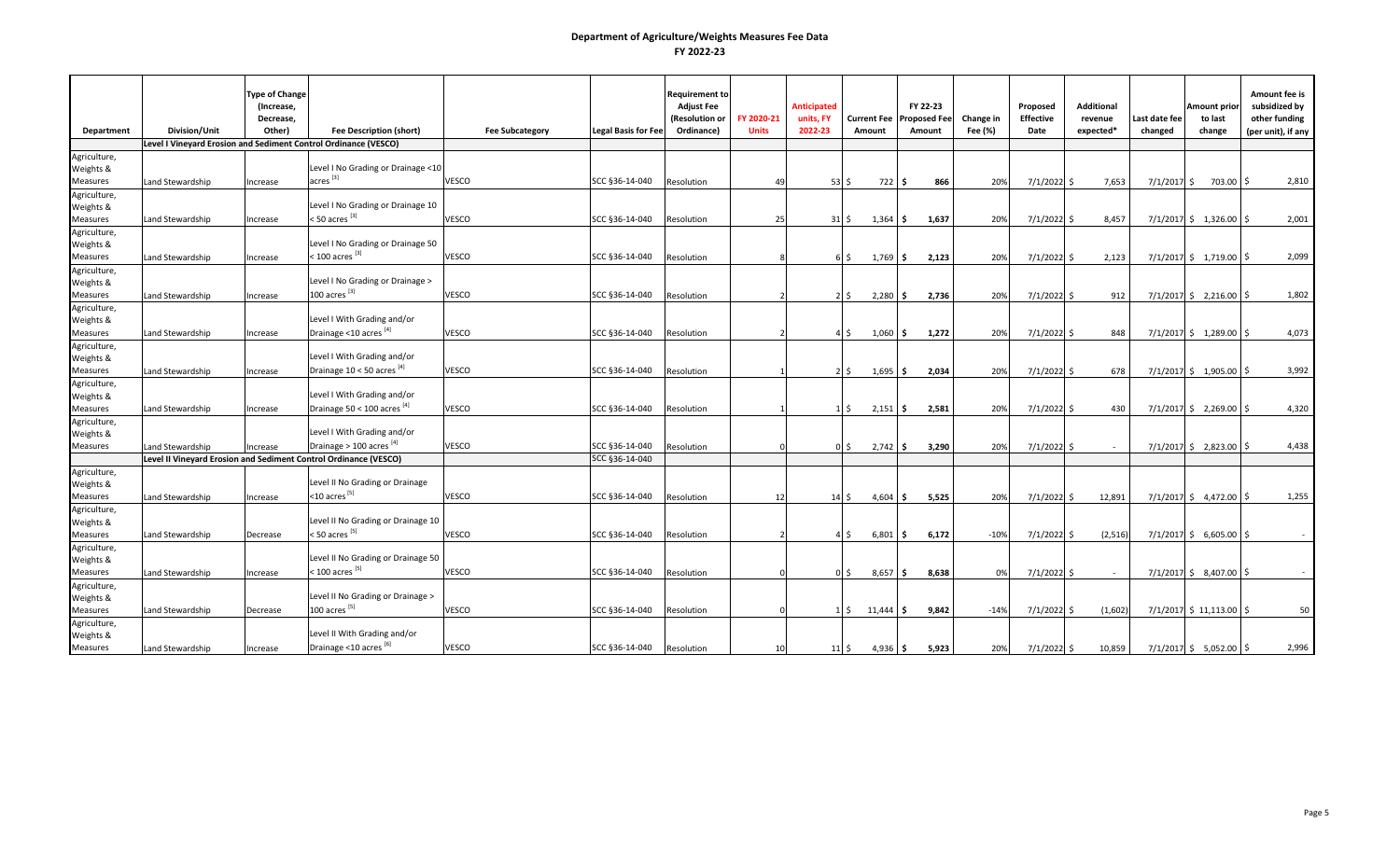|                              |                                                    | <b>Type of Change</b><br>(Increase,<br>Decrease, |                                                                                    |                        |                            | Requirement to<br><b>Adjust Fee</b><br>(Resolution or | FY 2020-21   | <b>Anticipated</b><br>units, FY | <b>Current Fee</b>            |             | FY 22-23<br><b>Proposed Fee</b> | Change in | Proposed<br><b>Effective</b> | <b>Additional</b><br>revenue | Last date fee | Amount prior<br>to last    | Amount fee is<br>subsidized by<br>other funding |
|------------------------------|----------------------------------------------------|--------------------------------------------------|------------------------------------------------------------------------------------|------------------------|----------------------------|-------------------------------------------------------|--------------|---------------------------------|-------------------------------|-------------|---------------------------------|-----------|------------------------------|------------------------------|---------------|----------------------------|-------------------------------------------------|
| Department                   | Division/Unit                                      | Other)                                           | <b>Fee Description (short)</b>                                                     | <b>Fee Subcategory</b> | <b>Legal Basis for Fee</b> | Ordinance)                                            | <b>Units</b> | 2022-23                         | Amount                        |             | Amount                          | Fee (%)   | Date                         | expected*                    | changed       | change                     | (per unit), if any                              |
| Agriculture,                 |                                                    |                                                  |                                                                                    |                        |                            |                                                       |              |                                 |                               |             |                                 |           |                              |                              |               |                            |                                                 |
| Weights &                    |                                                    |                                                  | Level II With Grading and/or                                                       |                        |                            |                                                       |              |                                 |                               |             |                                 |           |                              |                              |               |                            |                                                 |
| Measures                     | and Stewardship                                    | Increase                                         | Drainage 10 < 50 acres [6]                                                         | VESCO                  | SCC §36-14-040             | Resolution                                            |              |                                 | 9\$                           | $7,168$ \$  | 8,387                           | 17%       | $7/1/2022$ \$                | 10,967                       |               | $7/1/2017$ \$ 7,219.00 \$  | 1,457                                           |
| Agriculture,                 |                                                    |                                                  |                                                                                    |                        |                            |                                                       |              |                                 |                               |             |                                 |           |                              |                              |               |                            |                                                 |
| Weights &                    |                                                    |                                                  | Level II With Grading and/or                                                       |                        |                            |                                                       |              |                                 |                               |             |                                 |           |                              |                              |               |                            |                                                 |
| <b>Measures</b>              | Land Stewardship                                   | Increase                                         | Drainage 50 < 100 acres $^{[6]}$                                                   | VESCO                  | SCC §36-14-040             | Resolution                                            |              |                                 | 9,090<br>$2 \,$ s             | l \$        | 11,327                          | 25%       | 7/1/2022                     | 4,474<br>-Ś                  |               | $7/1/2017$ \$ 9,085.00 \$  |                                                 |
| Agriculture,                 |                                                    |                                                  | Level II With Grading and/or                                                       |                        |                            |                                                       |              |                                 |                               |             |                                 |           |                              |                              |               |                            |                                                 |
| Weights &                    |                                                    |                                                  | Drainage $> 100$ acres $^{[6]}$                                                    | VESCO                  | SCC §36-14-040             |                                                       |              |                                 |                               |             |                                 |           |                              |                              |               |                            |                                                 |
| Measures                     | and Stewardship                                    | Decrease                                         | Level II Vineyard Erosion and Sediment Control Ordinance (VESCO) With Tree Removal |                        |                            | Resolution                                            |              |                                 | 11,961<br>1 I S               | I\$         | 11,862                          | $-1%$     | 7/1/2022 \$                  | (99)                         |               | 7/1/2017 \$11,872.00 \$    |                                                 |
| Agriculture,                 |                                                    |                                                  |                                                                                    |                        |                            |                                                       |              |                                 |                               |             |                                 |           |                              |                              |               |                            |                                                 |
| Weights &                    |                                                    |                                                  | Level II No Grading or Drainage                                                    |                        |                            |                                                       |              |                                 |                               |             |                                 |           |                              |                              |               |                            |                                                 |
| Measures                     | Land Stewardship                                   | Increase                                         | with tree removal <10 acres [5]                                                    | VESCO                  | SCC §36-14-040             | Resolution                                            |              |                                 | 15                            | $5,330$ \$  | 6,609                           | 24%       | $7/1/2022$ \$                | 1,279                        |               | $7/1/2017$ \$ 5,177.00 \$  | 1,630                                           |
| Agriculture,                 |                                                    |                                                  |                                                                                    |                        |                            |                                                       |              |                                 |                               |             |                                 |           |                              |                              |               |                            |                                                 |
| Weights &                    |                                                    |                                                  | Level II No Grading or Drainage                                                    |                        |                            |                                                       |              |                                 |                               |             |                                 |           |                              |                              |               |                            |                                                 |
| <b>Measures</b>              | Land Stewardship                                   | Increase                                         | with tree removal $10 < 50$ acres $^{[5]}$                                         | VESCO                  | SCC §36-14-040             | Resolution                                            |              |                                 | $0\sqrt{5}$                   | $7,740$ \$  | 9,236                           | 19%       | 7/1/2022                     | l S<br>$\sim$                |               | 7/1/2017 \$ 7,517.00 \$    |                                                 |
| Agriculture,                 |                                                    |                                                  | Level II No Grading or Drainage                                                    |                        |                            |                                                       |              |                                 |                               |             |                                 |           |                              |                              |               |                            |                                                 |
| Weights &                    |                                                    |                                                  | with tree removal $50 < 100$ acres                                                 |                        |                            |                                                       |              |                                 |                               |             |                                 |           |                              |                              |               |                            |                                                 |
| Measures                     | and Stewardship                                    | Increase                                         |                                                                                    | VESCO                  | SCC §36-14-040             | Resolution                                            |              |                                 | $0\sqrt{5}$<br>9,697          | I\$         | 10,111                          | 4%        | $7/1/2022$ \$                |                              |               | $7/1/2017$ \$ 9,417.00 \$  |                                                 |
| Agriculture,                 |                                                    |                                                  |                                                                                    |                        |                            |                                                       |              |                                 |                               |             |                                 |           |                              |                              |               |                            |                                                 |
| Weights &                    |                                                    |                                                  | Level II No Grading or Drainage                                                    |                        |                            |                                                       |              |                                 |                               |             |                                 |           |                              |                              |               |                            |                                                 |
| <b>Measures</b>              | Land Stewardship                                   | Decrease                                         | with tree removal > 100 acres $^{[5]}$                                             | VESCO                  | SCC §36-14-040             | Resolution                                            |              |                                 | 0 <sup>5</sup><br>$12,717$ \$ |             | 10,306                          | $-19%$    | 7/1/2022 \$                  | $\sim$                       |               | 7/1/2017 \$12,349.00 \$    |                                                 |
| Agriculture,                 |                                                    |                                                  | Level II With Grading and/or<br>Drainage with tree removal <10                     |                        |                            |                                                       |              |                                 |                               |             |                                 |           |                              |                              |               |                            |                                                 |
| Weights &                    |                                                    |                                                  | $\arccos$ <sup>[6]</sup>                                                           | VESCO                  | SCC §36-14-040             |                                                       |              |                                 |                               |             |                                 |           |                              |                              |               |                            |                                                 |
| Measures                     | and Stewardship                                    | Increase                                         | Level II With Grading and/or                                                       |                        |                            | Resolution                                            |              |                                 | 0 \$<br>5,644                 | ١s          | 6,829                           | 21%       | $7/1/2022$ \$                |                              |               | $7/1/2017$ \$ 5,739.00 \$  | 3,306                                           |
| Agriculture,<br>Weights &    |                                                    |                                                  | Drainage with tree removal 10 <                                                    |                        |                            |                                                       |              |                                 |                               |             |                                 |           |                              |                              |               |                            |                                                 |
| Measures                     | and Stewardship                                    | Increase                                         | 50 acres <sup>[6]</sup>                                                            | VESCO                  | SCC §36-14-040             | Resolution                                            |              |                                 | 35                            | $8,133$ \$  | 9,190                           | 13%       | 7/1/2022 \$                  | 3,172                        |               | $7/1/2017$ \$ 8,156.00 \$  | 2,623                                           |
| Agriculture,                 |                                                    |                                                  |                                                                                    |                        |                            |                                                       |              |                                 |                               |             |                                 |           |                              |                              |               |                            |                                                 |
| Weights &                    |                                                    |                                                  |                                                                                    |                        |                            |                                                       |              |                                 |                               |             |                                 |           |                              |                              |               |                            |                                                 |
| Measures                     | Land Stewardship                                   | Increase                                         |                                                                                    | VESCO                  | SCC §36-14-040             | Resolution                                            |              |                                 | $0\sqrt{5}$                   | $10,126$ \$ | 11,240                          | 11%       | $7/1/2022$ \$                |                              |               | $7/1/2017$ \$ 10,091.00 \$ | 2,738                                           |
| Agriculture,                 |                                                    |                                                  | Level II With Grading and/or                                                       |                        |                            |                                                       |              |                                 |                               |             |                                 |           |                              |                              |               |                            |                                                 |
| Weights &                    |                                                    |                                                  | Drainage with tree removal > 100                                                   |                        |                            |                                                       |              |                                 |                               |             |                                 |           |                              |                              |               |                            |                                                 |
| Measures                     | Land Stewardship                                   | Increase                                         | acres <sup>[6]</sup>                                                               | VESCO                  | SCC §36-14-040             | Resolution                                            |              |                                 | $0\sqrt{5}$                   | $13,232$ \$ | 15,364                          | 16%       | $7/1/2022$ \$                |                              |               | 7/1/2017 \$13,106.00 \$    |                                                 |
|                              | <b>Grading and/or Drainage Only</b>                |                                                  |                                                                                    |                        |                            |                                                       |              |                                 |                               |             |                                 |           |                              |                              |               |                            |                                                 |
| Agriculture,                 |                                                    |                                                  |                                                                                    |                        |                            |                                                       |              |                                 |                               |             |                                 |           |                              |                              |               |                            |                                                 |
| Weights &                    |                                                    |                                                  | Grading and/or Drainage Only < 10<br>$acres$ <sup>[3]</sup>                        |                        |                            |                                                       |              |                                 |                               |             |                                 |           |                              |                              |               |                            |                                                 |
| Measures                     | Land Stewardship                                   | Increase                                         |                                                                                    | VESCO                  | SCC §36-14-040             | Resolution                                            |              |                                 | $1\,$ \$                      | 750 \$      | 938                             | 25%       | $7/1/2022$ \$                | 188                          |               | $7/1/2017$ \$ 703.00 \$    | 3,289                                           |
| Agriculture,                 |                                                    |                                                  | Grading and/or Drainage Only 10 <                                                  |                        |                            |                                                       |              |                                 |                               |             |                                 |           |                              |                              |               |                            |                                                 |
| Weights &<br><b>Measures</b> | Land Stewardship                                   | Increase                                         | 50 acres <sup>[3]</sup>                                                            | VESCO                  | SCC §36-14-040             | Resolution                                            |              |                                 | 0 <sup>5</sup>                | 848 \$      | 1,060                           | 25%       | 7/1/2022                     | Ŝ.                           |               | $7/1/2017$ \$ 1,326.00     | 3,166<br>I\$                                    |
| Agriculture,                 |                                                    |                                                  |                                                                                    |                        |                            |                                                       |              |                                 |                               |             |                                 |           |                              |                              |               |                            |                                                 |
| Weights &                    |                                                    |                                                  | Grading and/or Drainage Only 50 <                                                  |                        |                            |                                                       |              |                                 |                               |             |                                 |           |                              |                              |               |                            |                                                 |
| Measures                     | and Stewardship                                    | Increase                                         | 100 acres <sup>[3]</sup>                                                           | VESCO                  | SCC §36-14-040             | Resolution                                            |              |                                 | $0\sqrt{5}$                   | 991S        | 1,239                           | 25%       | 7/1/2022 \$                  | $\sim$                       |               | $7/1/2017$ \$ 1,719.00 \$  | 2,988                                           |
| Agriculture,                 |                                                    |                                                  |                                                                                    |                        |                            |                                                       |              |                                 |                               |             |                                 |           |                              |                              |               |                            |                                                 |
| Weights &                    |                                                    |                                                  | Grading and/or Drainage Only >                                                     |                        |                            |                                                       |              |                                 |                               |             |                                 |           |                              |                              |               |                            |                                                 |
| <b>Measures</b>              | Land Stewardship                                   | Increase                                         | $100$ acres $^{[3]}$                                                               | <b>VESCO</b>           | SCC §36-14-040             | Resolution                                            |              |                                 | $0\sqrt{5}$<br>1,137          | I\$         | 1,421                           | 25%       | 7/1/2022 \$                  |                              |               | $7/1/2017$ \$ 2,216.00     | 2,951<br>I\$                                    |
|                              | <b>Weights &amp; Measures Division Hourly Rate</b> |                                                  |                                                                                    |                        |                            |                                                       |              |                                 |                               |             |                                 |           |                              |                              |               |                            |                                                 |